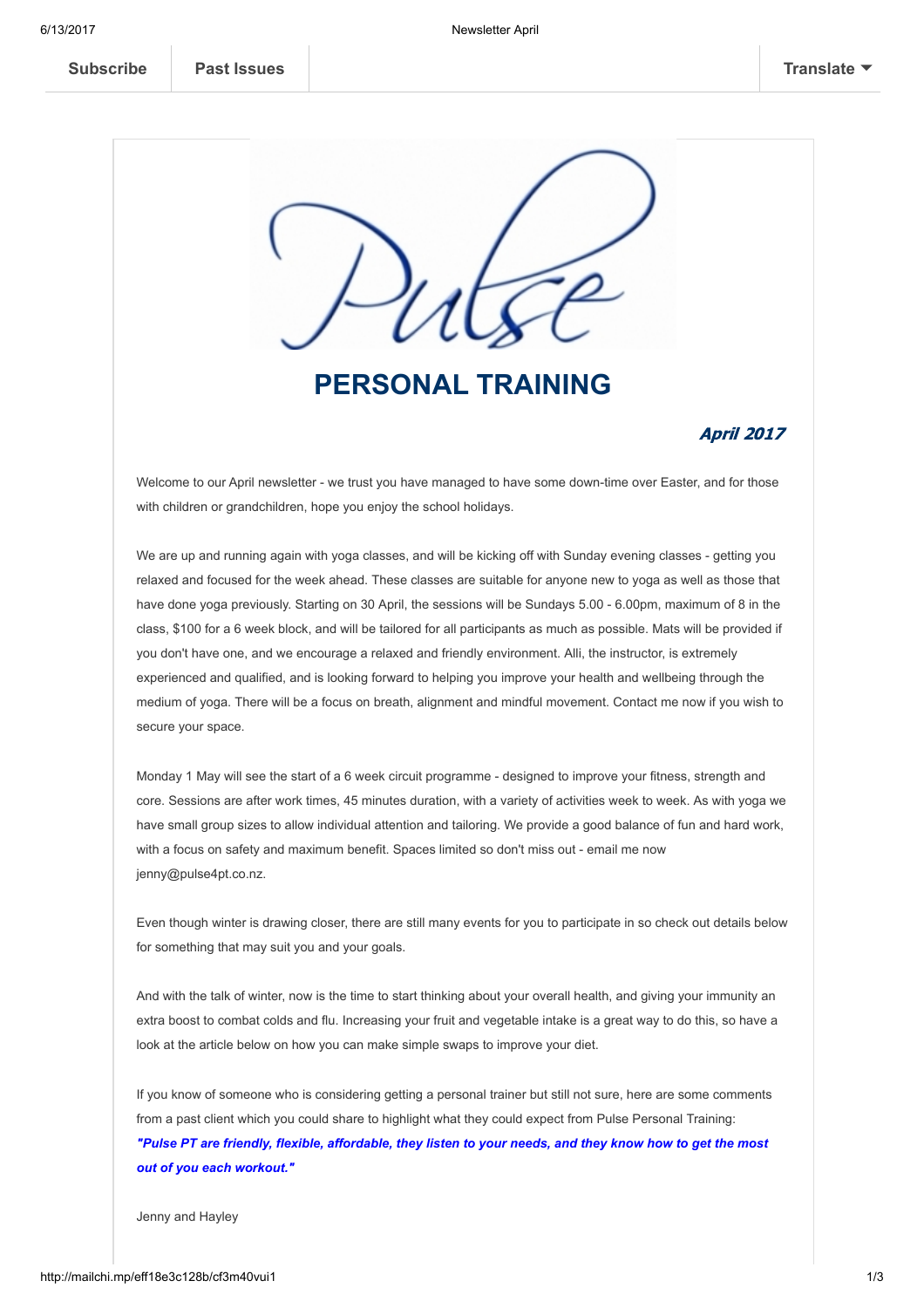#### If you haven't found me on Facebook yet, here is the link [http://www.facebook.com/pages/PulsePersonal-](https://www.facebook.com/Pulse-Personal-Training-107082481262/)Training/107082481262?ref=hl

'Like' my page to keep up to date with what is happening and get some great tips



### Exercise Made Simple

Here's some helpful hints to make your exercising easier and more enjoyable:

- Dress appropriately make sure you are wearing the most appropriate clothes for the exercise you are doing and the conditions (eg. sun/wind/rain etc)
- Exercise the same time each day (as much as possible) to help with forming habits
- Don't miss a workout even if you can only do 10/15 minutes - still do this amount rather than missing, once again to help with forming habits
- Note in a diary what you have done you can look back and see your progress. This is particularly good when you might have a 'down' day.
- Stop looking at exercise as a "have to" exercising is an investment in your body and your health.
- If you are struggling to get out the door, put on your workout gear - then it would be silly not to actually workout!!
- No-one ever regrets "working out".
- REALLY note how you feel post-exercise I bet it is great.

### Study: Exercise Reverses Decline in Cell Function

A recent study has shown how exercise promotes the rebuilding of structures within cells that degrade as we age. Mitochondria play a key role in transporting chemical energy within cells, but their ability to do so declines as we age. A study has

## Vege Upload

Here are some simple ways to increase your fruit and vege intake - a must for this time of year leading into the cold/flu season:

- Swap your morning tea muffin for a banana
- Swap your afternoon tea biscuit for carrots with hummus
- Swap your lunchtime chicken and mayonnaise sandwich for a chicken salad
- Make a rainbow of colours with your veges at dinner
- It's nearly soup weather add extra veges to your bowl
- Experiment with a new seasonal vege each week - research how to cook it so it is tasty and appealing enough for a second try



## Compound Exercises

You may have heard of compound exercises and wonder what they are and why we do them. Or this may be a completely new term for you.

A compound exercise is one which uses multiple joints and muscles. Compare these 2 different exercises:

- Squat - think about how many muscles and joints are involved in this movement.

- Bicep curl - this exercise is working just the bicep

There is no right or wrong, no better or worse - they